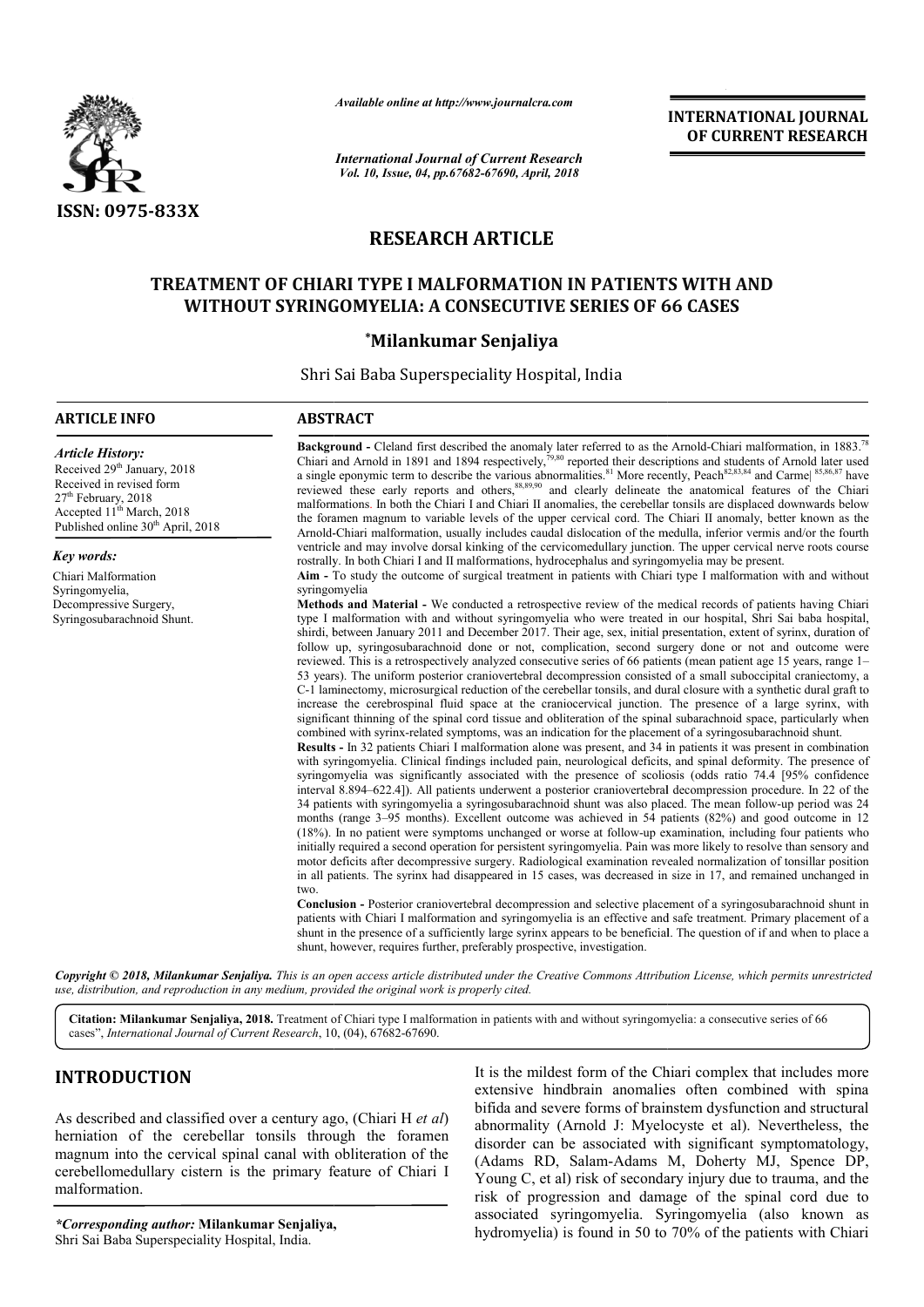I malformation (Armonda RA, Citrin CM, Foley KT, et al, Dyste GN, Menezes AH, VanGilder JC et al). Numerous and thorough efforts to understand the pathogenesis of a syrinx caused by the obliteration of the craniovertebral CSF spaces have been undertaken (McLaurin RL, Bailey OT, Schurr PH, et al, Milhorat TH, Capocelli AL Jr, Anzil AP, et al, Oldfield EH, Muraszko K, Shawker TH, et al ). Gardner's hydrodynamic theory was developed from the premise of an open connection from the fourth ventricle into the central canal of the cord. It suggested that the extension of the syrinx cavity is caused by a "water hammer" effect, which is a pulsatile transmission of the CSF from the fourth ventricle into the central canal in synchrony with the arterial blood pressure waves (Gardner WJ, Angel J et al). In Williams' craniospinal pressure dissociation hypothesis, (Williams B et al) he postulated an effect of venous (respiratory) pulsations resulting in a craniospinal pressure differences as the primary mechanism responsible for syrinx formation. With the advent of dynamic MR imaging the image acquisition could be related to the arterial and venous pulsations and the resulting CSF flows at the craniovertebral junction could be studied (Schroth G, Klose U et al). Based on findings of dynamic imaging technology, an explanation has been put forward for the pathogenesis of a syrinx (Oldfield EH, Muraszko K, Shawker TH, et al). This concept suggests that the cisternal obstruction at the foramen magnum results in a blockage of CSF flow during systole.

This blockage causes a systolic wave in the spinal CSF that acts on the surface of the spinal cord, which in turn results in progression of syringomyelia by repeated compression of the cord, probably by mechanical disruption of the cord tissue, and by forcing fluid into the cord from the outside in. The pulsatile pressure waves force CSF into the cord through the perivascular and interstitial spaces. In addition, the syrinx fluid is propelled longitudinally within the syrinx during each cardiac cycle.

The pathological CSF flow pattern and its restoration after decompressive surgery has been described. With the increased understanding of the pathophysiological basis for the development of syringomyelia in Chiari I malformation and with the common experience accumulated in numerous series (Armonda RA, Citrin CM, Foley KT, et al, Badie B, Mendoza D, Batzdorf U et al, ), there is little controversy today that the common denominator of all treatment strategies is posterior craniovertebral decompression. Details of the procedure, its extent and invasiveness, the technique of dural closure, and whether a drainage system should be placed in the syrinx cavity, however, are subject to considerable dispute. In this report we present a series of patients with Chiari I malformation with and without syringomyelia. A standardized treatment was used: posterior craniovertebral treatment included a decompressive suboccipital craniectomy, a C-1 laminectomy, microsurgical reduction of the cerebellar tonsils, and dural closure with a synthetic graft to ensure enlargement of the craniovertebral CSF space. The spectrum of clinical presentations, radiological and surgical findings, and the postsurgical outcome is described. Details of the surgical strategy are also discussed.

#### **Clinical material and methods**

This is a retrospectively analyzed consecutive series of 66 patients, the majority of whom were treated by the senior neurosurgeon from January 2011 to December 2017. There were 40 female and 26 male patients, who ranged in age from 1 to 53 years (mean 15 years). Chiari I malformation alone was present in 32 patients, and in 34 patients it was present in combination with syringomyelia. Clinical, surgical, and radiological findings, as well as data on patient history, were reviewed from office charts and operative reports, direct review of MR images, or review of MR imaging reports. Follow-up data were obtained from office notes and from telephone interviews of patients and/or family members. The presence or absence of the following symptoms and clinical findings was specifically noted: headache, neck pain, sensory and motor disturbances, ataxia, scoliosis, and cranial nerve deficits. The time from onset of symptoms to surgery was noted. Based on their position on MR images, the cerebellar tonsils were classified into one of three categories: normal, descended to C-1, and descended to C-2 or lower. All patients underwent MR imaging within 3 to 5 days after surgery and at least one subsequent MR imaging session at the follow-up consultation, usually 3 to 6 months later. The presence or absence of syringomyelia, as well as its localization and extent in the cervical and/or the thoracic cord, were assessed preoperatively and at 3 to 6 month follow up and as needed thereafter.

#### **Surgical Technique**

All patients underwent surgery in the prone position with the head fixed in a Mayfield. A small suboccipital craniectomy and a C-1 laminectomy were performed. The craniectomy usually extended from the foramen magnum upward, including the inferior nuchal line of the occipital bone, covering the insertion area of the rectus capitis posterior minor muscle, and the medial insertion area of the rectus capitis posterior major muscle (Williams PL, Warwick R et al). The tonsils were visualized using intraoperative ultrasonography. If the tip of the tonsils could not be sufficiently exposed, a C-2 laminectomy was additionally performed. The dura was opened in a Y-shaped fashion. In the majority of cases the lowlying cerebellar tonsils were then reduced cranial ward by using bipolar coagulation of the pia (Batzdorf U et al, Won DJ, Nambiar U, Muszynski CA, et al ). In cases of extensively large tonsils, subpial resection of a tonsil was occasionally required. Normalization of the position of the tonsils, visualization of the obex between the tonsils, and decompression of the brainstem and cranial nerves were the goals of this maneuver. The dura was closed with a triangular synthetic dural graft ensuring the reconstruction of open CSF space at the craniocervical junction. For placement of a syringosubarachnoid shunt, a laminotomy was placed at the level of greatest area of cord expansion.

The syrinx was identified using ultrasonography, the dura was opened (Dohrmann GJ, Rubin JM et al), and a midline myelotomy (Wisoff J: Hydromyelia et al) performed using an arachnoid knife. In three cases a dorsal root entry zone myelotomy (Iwasaki Y, Hida K, Koyanagi I, et al) was done because the cord was thinned in that area, and the least amount of damage to normal tissue was expected there. A small (0.025-inch [0.633-mm]) internal diameter; 0.047-inch [1.188 mm] external diameter) syringosubarachnoid shunt was placed (Hida K, Iwasaki Y, Koyanagi I, et al, Tator CH, Meguro K, Rowed DW et al) first into the subarachnoid space; after the myelotomy the proximal end of the tube was inserted into the syrinx cavity.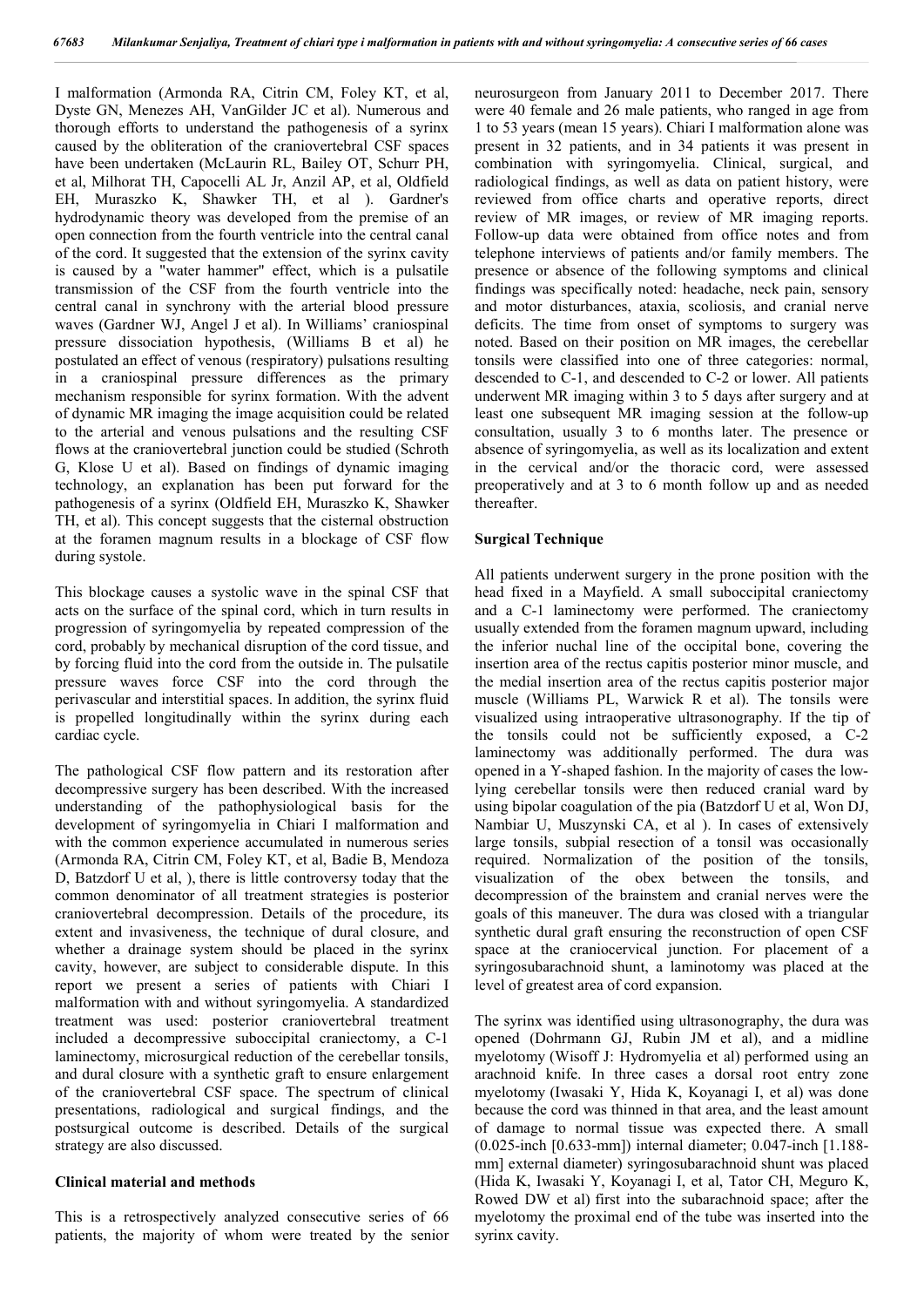Before closure of the dura, the tube was sutured to the pia at the myelotomy by using a No. 6-0 nonabsorbable suture. The syringosubarachnoid shunt was always placed before performing the suboccipital craniectomy. The decision to place a shunt was based on two conditions: 1) radiological evidence of significant thinning of the cord tissue that surrounds the syrinx, as well as obliteration of the surrounding subarachnoid space; and 2) the presence of symptoms primarily attributable to syringomyelia rather than the Chiari I malformation alone.

The pragmatic reason for this relatively aggressive policy concerning syringosubarachnoid shunt placement at the primary procedure was the assumption that the risk of inflicting injury was judged smaller than the risk and effort of a subsequent separate operation. During all operations that involved shunt placement, intraoperative neurophysiological monitoring with motor evoked potentials and somatosensory evoked potentials was used in the same routine fashion as for operations involving spinal cord tumors (Deletis V et al, Kothbauer KF, Deletis V, Epstein FJ et al, Logue V, Edwards MR et al). Typical postoperative care involved the patient staying overnight in an intensive care unit. Patients were discharged from the hospital between 4 and 10 days postoperatively.

#### **Procedure-related complications**

The cases were analyzed for the following possible complications (Batzdorf U et al, Menezes AH et al). CSF leaks requiring either wound revision and/or lumbar drainage, wound infections requiring antibiotic treatment and/or surgical revision, infectious meningitis, intraoperative hemorrhage due to injury of the vertebral or posterior inferior cerebellar artery, visible intraoperative vasospasm in one of the latter vessels, postoperative radiological evidence of ischemia in the territories of these vessels, intraoperative changes in cardiovascular parameters, postoperative respiratory problems, and postoperative hemorrhage requiring reoperation. Postsurgical moderate headaches and the occurrence of socalled "aseptic" meningitis were regarded as adverse events rather than outright complications.

#### **Outcome Measures**

The long-term (>3 months postoperatively) surgery related result was considered excellent if symptoms resolved. The result was considered good if the patient experienced significant improvement but also residual symptoms. A poor result indicated no change in symptoms or deterioration. Specifically noted symptoms were assessed at the time of follow-up examination.

#### **Statistical Analysis**

All numerical data were stored electronically and analyzed using simple descriptive statistics.

#### **RESULTS**

Sixty-six consecutive patients with Chiari I malformation were included. In 32, Chiari I malformation alone was present, and in 34 it was present in combination with syringomyelia. Twenty-six patients were male and 40 female (Fig. 1).





The mean age at diagnosis was 15 years (range 1–53 years). Two thirds of the patients were children and adolescents (Fig. 2).







The most common presenting symptoms were headache (34 patients [52%]) neck pain (22 patients [33%]), sensory deficits (20 cases [30%]), and a motor deficit (eight [12%]). Motor deficits more frequently affected the upper extremities (four patients with upper-extremity weakness only, two with lowerextremity weakness only, and one with quadriparesis) (Fig. 3).

In 11 patients (17%) scoliosis was the initial presenting symptom (Fig. 3). The average time from onset of symptoms to surgery was 11 months. The patients with syringomyelia more frequently suffered motor deficits than those without syringomyelia (ratio 7:1). Sensory symptoms were also more frequent in this group (ratio 4:1). Various cranial nerve deficits, including swallowing problems and torticollis, were found in 14 patients (21%). Ataxia was found in four patients. Gait problems, bladder dysfunction, movement disorders, respiratory problems, irritability, or motor regression were found in individual patients. There was a statistically significant relationship between the presence of some degree of scoliosis and the radiologically demonstrated presence of syringomyelia. Ten of 11 patients with scoliosis also harbored a syrinx. Thus, Chiari I malformation patients with scoliosis are significantly more likely to harbor a syrinx than those without scoliosis (odds ratio 74.4 [95% confidence interval 8.894–622.4]).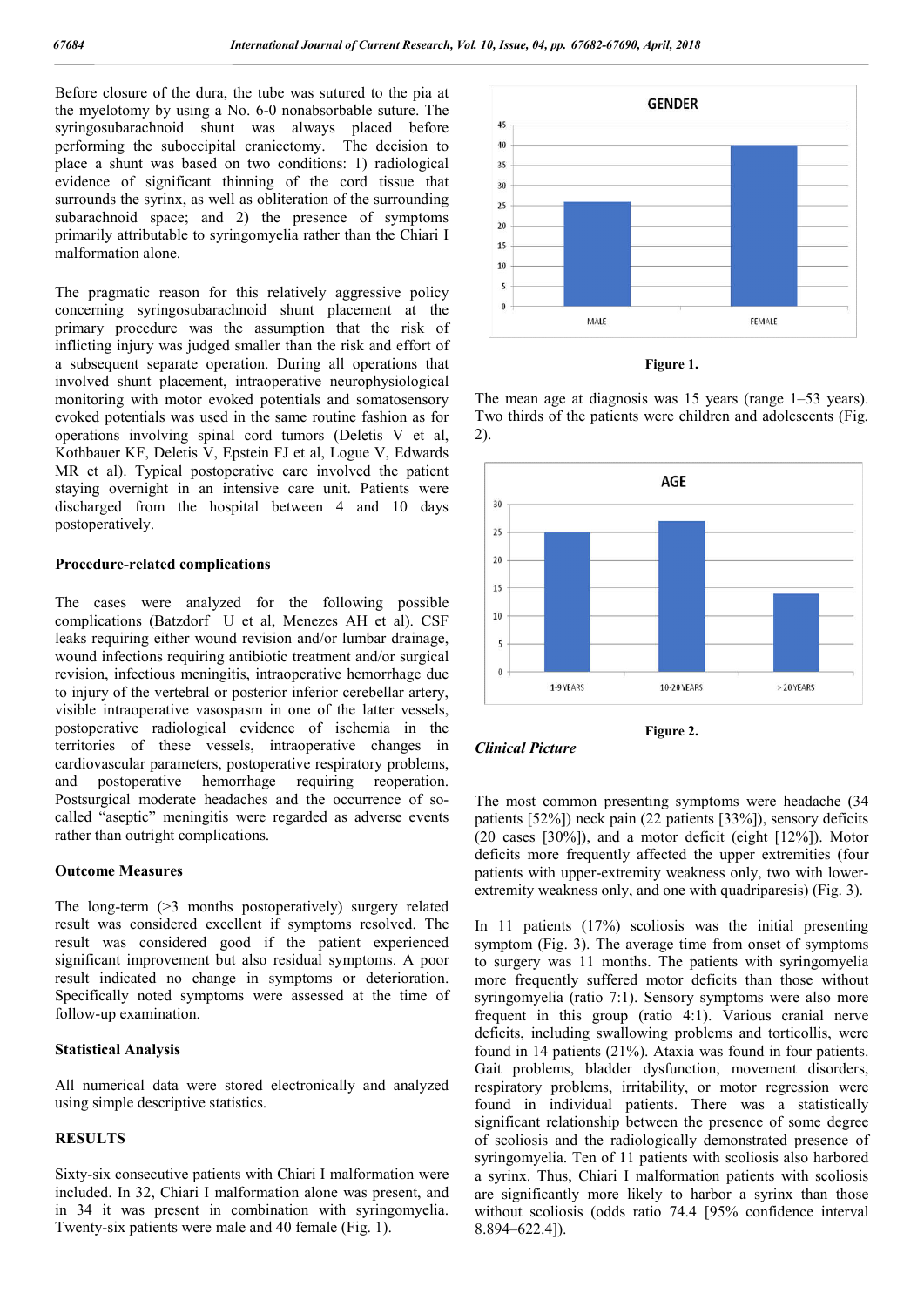



Before surgery the cerebellar tonsils were extending below the foramen magnum level in all patients. The tip of the tonsils was between the foramen magnum and C-1 in 44 patients, between C-1 and C-2 in 20 patients, and below C-2 in two patients. As revealed on early postoperative MR images the position of the tonsils was normalized (that is, returned to the level of the foramen magnum) in 64 of the 66 patients in whom the tonsils had been microsurgically reduced or resected. A syrinx was found in 34 patients: in the cervical cord in 12, and with cervicothoracic extension in 22 (Fig. 4). After surgery, the syrinx had disappeared in 15 cases, was decreased in size in 17, and remained unchanged in two. Additional follow-up MR imaging findings were kyphosis in two patients, cervical stenosis in one, and progressive basilar invagination in one. In the patients with scoliosis no further progression of the deformity was seen on follow-up studies, but one patient underwent corrective surgery at another institution.





*Surgery*

The standard posterior craniovertebral decompression was performed in all patients. An additional C-2 laminectomy was conducted in 11 patients. A resection of the tonsils, in place of just microsurgical reduction, was performed in three patients. Of 34 patients with a syrinx, a syringosubarachnoid shunt was placed in 22 in addition to the craniovertebral decompression; in all 22 cases the syrinx resolved or was reduced in size. One patient in this group required a second surgery to treat recurrent symptoms associated with the migration of the tube and increased syrinx size. In eight of the remaining 12 patients in whom no shunt was placed the syrinx resolved or significantly decreased in size. In two cases the syrinx persisted without change and in two it enlarged. These four patients required a second operation, which included insertion of a syringosubarachnoid shunt and resulted in significant decrease in syrinx size. In all patients in whom the syrinx was radiologically demonstrated to be improved, there was also a clinical improvement. In the patients who required repeat surgery, persistent symptoms or clinical progression were present. In three patients with syringomyelia some form of posterior fossa decompression had been performed at an outside facility prior to surgery at our institution. In all three we performed a syringosubarachnoid shunt procedure at our institution. One of these patients in whom posterior fossa decompression and tonsillar resection had previously been performed also required a shunt.

#### **Procedure-Related Complications**

Cerebrospinal fluid leakage occurred in four cases and was successfully managed using lumbar drainage and secondary suture. A superficial wound infection, treated with antibiotic agents, occurred in one patient. At later follow up, a pseudomeningocele was either clinically or radiologically demonstrated in three patients. No treatment was required. Five patients developed significant postsurgical neck pain and fever. Analysis of a CSF sample did not reveal evidence of infection. The patients were considered to have "aseptic meningitis," or reaction to the graft, and were successfully treated with steroid and analgesic medications. The symptoms resolved within a postoperative period no longer than 3 weeks and had no influence on the final treatment result. One patient without previous neurological deficit developed a new distal hypesthesia in the foot as a complication of syringosubarachnoid shunt placement. This had improved at the time of last follow up. In one case intraoperative changes in motor evoked potentials were detected on one side, and the patient subsequently experienced a transient ipsilateral monoparesis of the leg. This deficit resolved within several days postoperatively and no further dysfunction was observed.

#### *Treatment-Related Outcome*

The mean follow-up time was 24 months, with a range of 3 to 95 months. An excellent outcome was achieved in 54 patients (82%) and a good result in 12 (18%). In no patient were symptoms unchanged or worsened postoperatively. There was no mortality. Improvement of specific symptoms was achieved in the large majority of cases (Fig. 5). Postoperative MR imaging assessment of the operative site in all patients demonstrates that the level of the cerebellar tonsils was normal and that the cisternal space at the level of the foramen magnum was indeed enlarged (Fig. 3). Postoperative spinal MR images obtained to assess of the syringomyelia revealed the disappearance of the syrinx in 15 cases, a significant decrease in syrinx size in 17, and no change in the syrinx size in two patients (Fig. 6).

## **DISCUSSION**

The majority of our patients were children and adolescents. The sex distribution showed a female preponderance, which corresponds to some previous reports (Hida K, Iwasaki Y, Koyanagi I, et al, Krieger MD, McComb JG et al, Munshi I, Frim D, Stine-Reyes R, et al ) but not to others in which even distribution was found. The profile of clinical presentations was comparable with what is known about the clinical entity. There were no clear differences in the incidence of major symptoms between this series and other published reports (Adams RD, Schatzki R, Scoville WB et al, Badie B, Mendoza D, Batzdorf U et al, Dohrmann GJ, Rubin JM et al).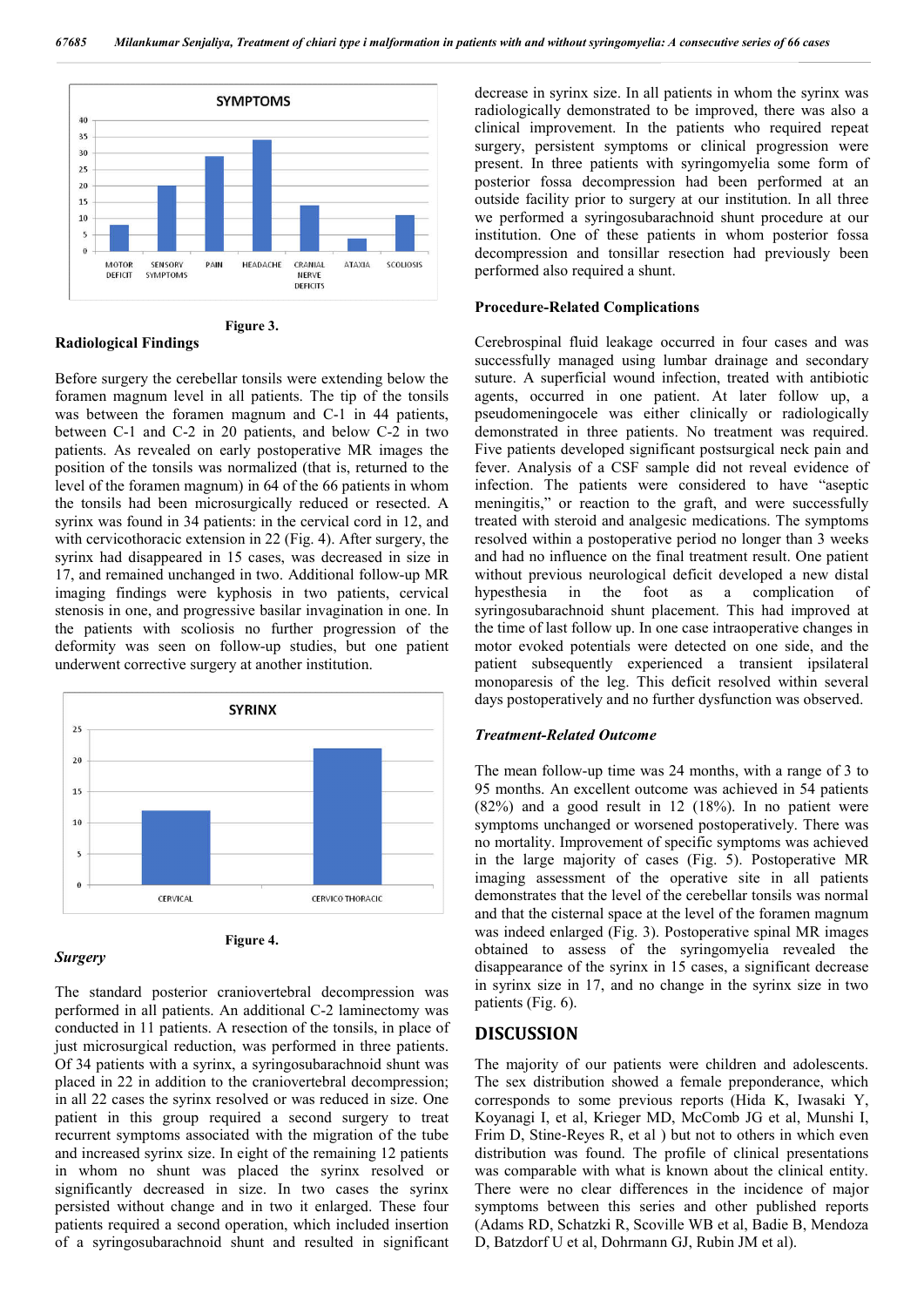Not surprisingly, there was a major difference in the time from onset of symptoms to surgery (11 months in this series), compared with pre–MR imaging series (Paul KS, Lye RH, Strang FA, et al, Rhoton AL Jr et al, Schlesinger EB, Antunes JL, Michelsen WJ, et al). During the last decade this interval between onset of symptoms and treatment has been similar in other reports (Nagib M et al). The severity of patient's symptoms is another major difference when older series are compared with this and other recent series. Magnetic resonance imaging documentation leads to an earlier diagnosis than would have been the case 35 years ago and, thus, symptoms are less severe. Obviously, MR imaging identifies asymptomatic cases as well (Meadows J, Kraut M, Guarnieri M, et al). Headache was the principal symptom in the majority of patients in this series. Some patients may have been treated for complex migraine like headache before the correct diagnosis was made. Based on the results of this series, headaches respond very well to decompressive surgery, as 33 of 36 patients with preoperative headaches experienced complete relief immediately after surgery. In the remaining three patients a longer period was required before the headaches resolved. Another commonly reported symptom of the Chiari malformation complex is pain other than headache (Heiss JD, Patronas N, DeVroom HL, et al, Milhorat TH, Kotzen RM, Capocelli AL Jr, et al). Most often this is neck, shoulder, arm pain, and frequently it is exacerbated with Valsalva-like maneuvers such as coughing, sneezing, or playing a brass instrument (Oldfield EH, Muraszko K, Shawker TH, et al, Schlesinger EB, Antunes JL, Michelsen WJ, et al, al. At follow-up examination in our series, only one patient reported persistent neck pain, which was stronger with coughing; three patients reported significantly improved pain; all others were pain free. This is similar to results reported by other authors who, however, rarely distinguished between simple headache and more complex and extensive pain syndromes. In our series of the 20 patients who presented with sensory deficits, 16 had syringomyelia. Hypesthesia and moderate dysesthesia in the upper extremities were present. In 10 of these 20 patients complete normalization of sensory symptoms was achieved (seven syrinx, and three without), in nine improvement occurred, and in one patient no change was demonstrated. In previous series and studies the authors have reported resolution or significant improvement of sensory symptoms in 70 to over 90% (Munshi I, Frim D, Stine-Reyes R, et al, Krieger MD, McComb JG et al).

Preoperative motor dysfunction was only present in cases of Chiari I malformation associated with syringomyelia. Motor deficits were present in eight patients, which is 12% of the entire patient group. This incidence is lower than that in other reports (Blagodatsky MD, Larionov SN, Alexandrov YA, et al, Paul KS, Lye RH, Strang FA, et al), perhaps because of the improved neurodiagnostic modalities widely available in the last decade. In our series, these motor deficits resolved in two of eight cases, improved in five, and remained unchanged in one. Deterioration of function occurred in no patient. Thus, it appears that motor dysfunction improves somewhat less significantly than sensory dysfunction and pain, which, makes a strong case for early diagnosis and treatment. These findings differ from reports in which there was no postoperative improvement of a once established motor deficit.<sup>39</sup> Again these reports are almost 30 years old, and the patient population then was likely different from those studied during the recent decade. Other symptoms, such as ataxia and cranial nerve deficits, improved postoperatively in our series, which corresponds to outcomes reported by other authors. Scoliosis is

an important finding in patients with Chiari I malformation in whom syringomyelia is also present. This was particularly notable in a previous series in which 20 of 26 patients with syringomyelia were found to have a significant degree of scoliosis (Krieger MD, McComb JG, Levy ML et al). In the present report, 11 of the 66 patients had scoliosis, and all but one of the 11 harbored a syrinx. There is a statistically significant association between scoliosis and syringomyelia in this patient group. None of these patients suffered further progression of their spinal deformity after surgery. This rate is similar to that cited in the aforementioned report, in which only one of 20 patients eventually underwent surgery for correction of the scoliotic deformity (Krieger MD, McComb JG, Levy ML et al, Milhorat TH, Chou MW, Trinidad EM, et al). Moreover, the treatment of Chiari I malformation has been shown to improve the spinal curvature when scoliosis was present. Magnetic resonance imaging is the standard preoperative neurodiagnostic tool for assessing patients with Chiari Imalformation. The defining feature in this entity is the presence of cerebellar tonsils that hang below the foramen magnum, and this was documented in our entire series; in approximately one third of them the tonsils have even become displaced caudal to the arch of C-1. A general impression that the posterior fossa is smaller in these patients has been reported previously, but it was not further corroborated in the present series. Early postoperative MR images were obtained, however, and the craniocaudal position of the cerebellar tonsils had normalized in all patients. Only in the two early cases, in which microsurgical reduction of the tonsils was not completed, was this normalization was not obtained (Fig. 3). Only three of our patients were found to have associated craniocervical anomalies, such as basilar invagination or atlantoaxial fusion. The incidence of such anomalies was low compared with other seriesin which these abnormalities appear on average to be present in every fourth patient (Menezes AH et al, Milhorat TH, Chou MW, Trinidad EM, et al). The reason for this discrepancy is most likely referral bias.

### *Details of the Surgical Procedure*

Decompression of the cerebellum and cervical spinal cord has been suggested as a treatment for Chiari malformation and syringomyelia since the 1930s (Gardner WJ, Goodall RJ et al, Gustafson WA, Oldberg E et al). Plugging of the obex in an attempt to block presumed CSF flow into the central canal has not worked well (Gardner WJ, Angel J et al), carries a manipulation-related complication risk (Williams B et al), and has therefore been largely abandoned. In the present series the area of the obex was carefully avoided, and there were no complications associated with lower brainstem function. The correct way to treat Chiari malformations is one of the most disputed issues in neurosurgery. The most common form of treatment is the posterior fossa decompression. Some authors suggest that this craniectomy must be of considerable size (Feldstein NA, Choudhri TF et al, Milhorat TH, Chou MW, Trinidad EM, et al), and some even combine this with some form of cranioplasty. Others, like us, prefer small craniectomies; the recently described cerebellar ptosis that occurs after larger craniectomy may support this more conservative approach. Some authors have advocated that the craniectomy alone may be sufficient, whereas others have argued that the dura must be opened. Some have opening of the dura only, but not the arachnoid (Feldstein NA, Choudhri TF et al, Hida K, Iwasaki Y, Koyanagi I, et al). Interestingly, whereas there appears to be a large number of centers where it is customary to use microsurgical procedures to reduce the size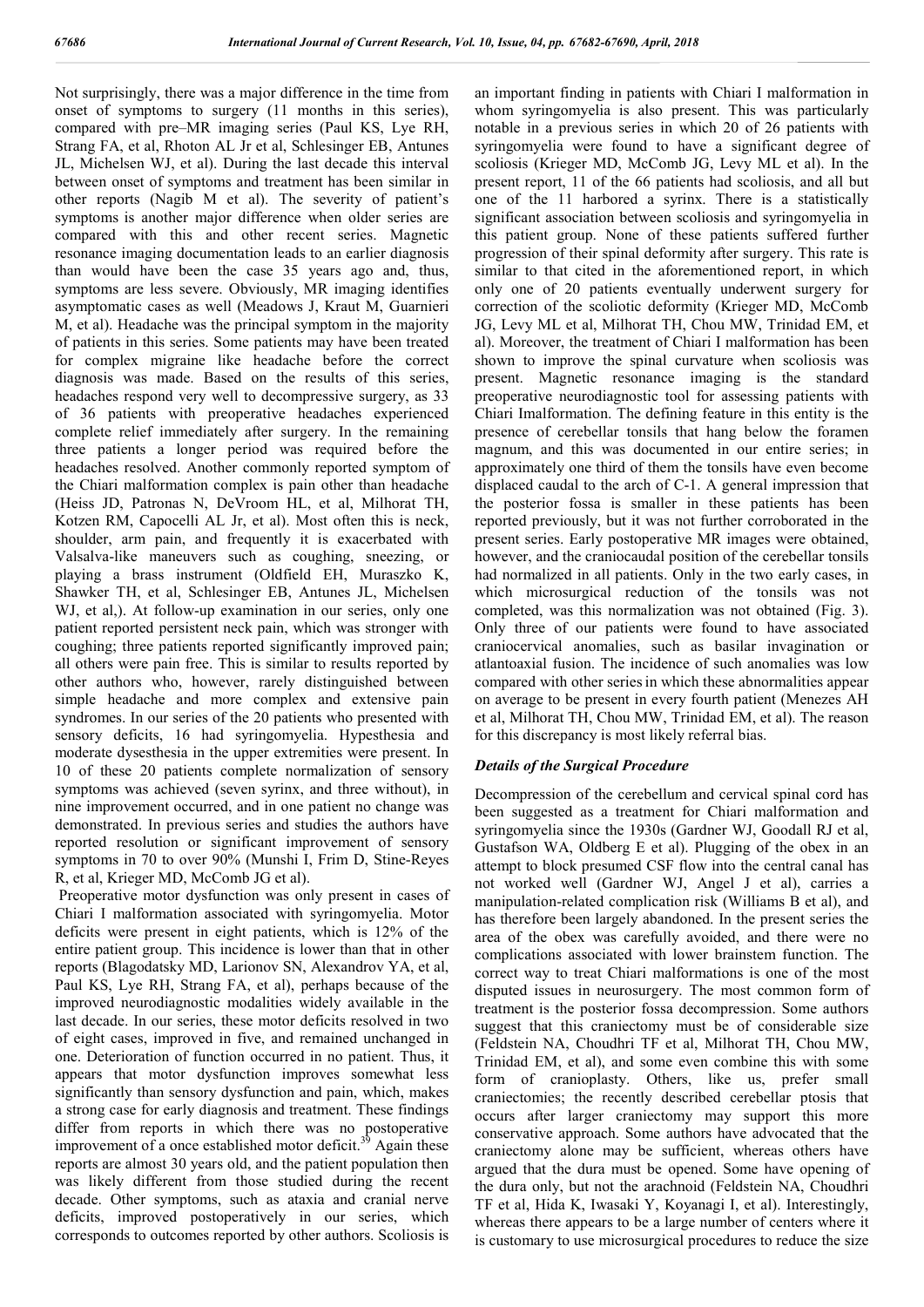of the cerebellar tonsils, there are comparatively few reports in which this practice is described (Depreitere B, Van Calenbergh F, Van Loon J, et al, Fischer EG et al). Mostly the results are favorable and differ little among series. This was confirmed by the present study as the outcomes were good, the number complications were small, and those complications that did occur were not severe. The issue of dural closure is disputed. Some have advocated no dural closure at all, whereas others use an autograft obtained from the fascia lata; however, this gives the patient an additional incision that causes significant discomfort. In some series pericranium has been used for the dural graft (Feldstein NA, Choudhri TF et al, Sakamoto H, Nishikawa M, Hakuba A, et al). In most cases the dural closure is achieved using an artificial dural substitute (Oldfield EH, Muraszko K, Shawker TH, et al, Weinberg JS, Freed DL, Sadock J, et al).

Many of these technical questions at this point are decided according to the experience of the surgical team and reflect the choice of the individual surgeon rather than a scientific consensus. Our preference for the dural substitute is based on the experience gained from spinal reoperations performed following surgeries in which the dura was closed using this graft type compared with autografts such as fascia lata. We have found little scar tissue after placement of the artificial substitute but a lot when using autografts. What is the best way to treat syringomyelia in the context of Chiari I malformation? There is considerable evidence that posterior craniovertebral decompression leads to reduction in syrinx size in the majority of cases (Batzdorf U et al, Menezes AH, Smoker WRK, Dyste GN et al). We have adopted a pragmatic approach to this problem. As a primary treatment we placed a syringosubarachnoid shunt when the symptomatology was believed to result from the syrinx rather than the Chiari malformation–induced compression, and when the syrinx was large with thinned spinal cord tissue and obliterated spinal subarachnoid space. Even though there are clinical and a radiological aspects upon which to base a decision to use a syringosubarachnoid shunt, some patients with smaller syringes still experienced progression despite the craniovertebral decompression and subsequently required a second surgery for the syrinx shunt. Shunt tubes from a syrinx to the subarachnoid space provide an outflow route for CSF during external cord compression, which occurs during cardiac systole (Heiss JD, Patronas N, De Vroom HL, et al).

Other authors conducted similar comparisons in larger series and found a better outcome after placement of the shunt alone (Hida K, Iwasaki Y, Koyanagi I, et al, Iwasaki Y, Hida K, Koyanagi I, et al). Obviously these results cannot be compared with those in the present series because all patients in whom shunts were placed also underwent craniovertebral decompressive surgery. In a large recent report, (Goel and Desai et al) concluded that posterior craniovertebral decompression and placement of a syringosubarachnoid shunt are superior to placing a shunt alone, which certainly agrees with the present results. They also stated that craniovertebral decompression alone is an option for treatment, which is corroborated by other reports as well (Sgouros S, Williams B et al). A syrinx extending over a long stretch of spinal cord (>four to five spinal segments) may likely require a shunt, the axial diameter of the syrinx and the thickness of spinal cord tissue, however, are important factors. Currently there are no accepted imaging parameters on which to base the decision of whether to place a shunt.

The issue of whether a syringosubarachnoid shunt is necessary regardless of the syrinx size is also not sufficiently resolved. Because many authors consider the risk of the myelotomy unacceptable in a patient with otherwise little dysfunction, they have argued that posterior fossa decompression alone is adequate. On the other hand, other authors favor the shunt, particularly in cases of rapid neurological deterioration, because they claim that it facilitates and accelerates neurological recovery (Barbaro NM, Wilson CB, Guting PH, et al, Hida K, Iwasaki Y, Koyanagi I, et al). Intraoperative monitoring and pre- and postoperative assessment with somatosensory evoked potentials have shown measurable improvement in the neurophysiological properties of the spinal cord around a syrinx after placement of a shunt as compared with before (Wagner W, Perneczky A, Maurer JC, et al). This may be due to the relieved mechanical stretching of the axons (Milhorat TH, Kotzen RM, Capocelli AL Jr, et al). In any event, the resolution or improvement of the syrinx demonstrated on follow-up imaging has reportedly been achieved in a very high percentage of patients without recurrences (Fischer EG et al, Morota N, Deletis V, Constantini S, et al). Thus, there is evidence to support the therapeutic effect of a syrinx shunt placed at the time of posterior craniovertebral decompression.

In the present series, syringomyelia recurred in three patients who harbored a preoperative syrinx but who underwent decompressive surgery alone. Of the patients who underwent decompressive surgery and placement of a syringosubarachnoid shunt, one patient suffered a recurrence due to shunt migration. The recurrence of the syrinx may be a question of follow-up time; thus, when patients who have undergone decompressive surgery alone are followed long enough, a syrinx may recur in a significant number (Logue V, Edwards MR et al). In addition to numerous preoperative symptoms and deficits found in patients with Chiari I malformation, numerous possible surgery-related complications have been described. In the early days of neurosurgery, decompressive treatment of this disorder appears to have been a dangerous operation, with significant mortality (Penfield W, Coburn DF et al, Williams B et al).

More recently the standard Chiari decompression is a procedure of comparatively low risk. In our series, there were no cases of mortality, postoperative respiratory dysfunction, or severe infections requiring wound revision. The 7.5% CSF leakage rate is similar to or smaller than that reported in other series. Some authors have reported that posterior fossa decompression without duraplasty prevents this complication (Williams B et al). Existing evidence, however, supports the rationale of enlarging the craniocervical CSF spaces (Milhorat TH, Chou MW, Trinidad EM, et al, Oldfield EH, Muraszko K, Shawker TH, et al). It appears that this makes the essential difference in surgical treatment of this condition. We believe therefore that the risk of CSF leakage has to be accepted as a downside of the essential procedure, which is the opening the dura and widening the cisternal space with a graft. This series includes five cases of irritative ("aseptic") meningitis with neck pain, low-grade fever, malaise, discomfort, but negative CSF cultures (Munshi I, Frim D, Stine-Reyes R, et al, Van Calenbergh F, Van Loon J, et al). These patients were successfully treated with of steroid and analgesic medications. In three cases a pseudomeningocele was seen on the 3-month follow-up MR images. Only minor neck pain was associated with the pseudomeningoceles, and none of these patients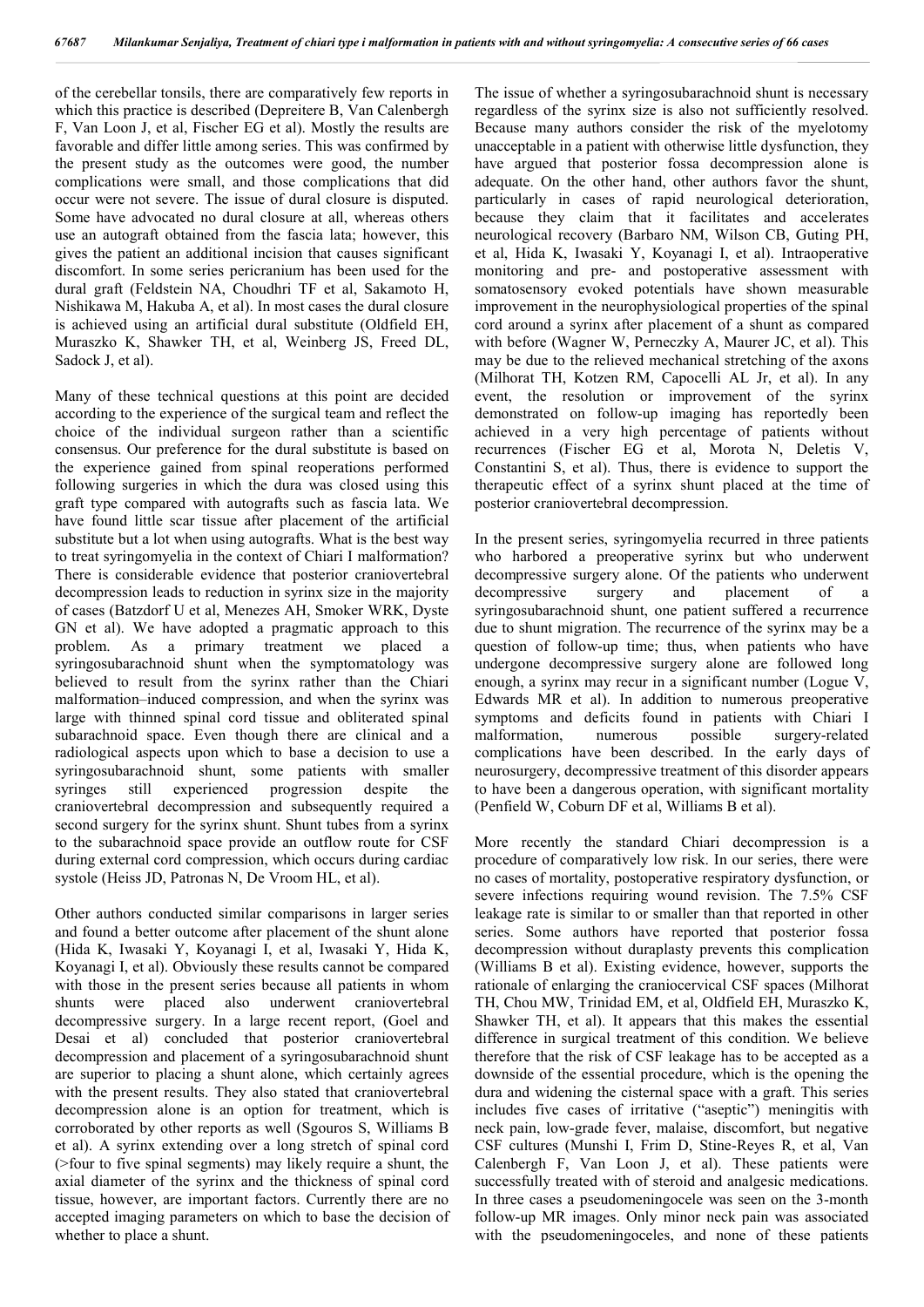required further treatment. Overall the significant and sustained postoperative improvement demonstrated in these 66 patients suggests a favorable therapeutic result in itself as well as when compared with other results obtained in previously reported studies.

#### **Conclusion**

Treatment of Chiari I malformation with posterior craniovertebral decompression was undertaken in a large series on standardized basis. The surgical approach included microsurgical reduction of the cerebellar tonsils and placement of an artificial dural graft, which ensured enlargement of the cisternal space at the craniocervical junction. Associated syringomyelia is treated with placement of a syringosubarachnoid shunt if the syrinx is of significant size and causes symptoms. This treatment strategy is safe and effective for the related symptomatology. The presence of syringomyelia is a sign of advanced structural abnormality, as it is associated with the presence of sensory and motor deficits, as well as with the presence of spinal deformity. The preoperative presence of deficit is a predictor of poorer neurological outcome, making a strong case for early surgical intervention.

## **REFERENCES**

- Adams, R.D., Salam-Adams, M. 1991. Chronic nontraumatic diseases of the spinal cord. Neurol Clin 9:605–623.
- Adams, R.D., Schatzki, R., Scoville, W.B. 1941. The Arnold– Chiari malformation. Diagnosis, demonstration by intraspinal lipiodal and successful surgical treatment. N *Engl J Med,* 225:125–131.
- Armonda, R.A., Citrin, C.M., Foley, K.T., et al. 1994. Quantitative cinemode magnetic resonance imaging of Chiari I malformations: an analysis of cerebrospinal fluid dynamics. Neurosurgery 35: 214–224.
- Arnold, J. 1894. Myelocyste. Transposition von Gewebskeimen und Sympodie. Beitr Path Anat., 16: 1-28.
- Badie, B., Mendoza, D., Batzdorf, U. 1995. Posterior fossa volume and response to suboccipital decompression in patients with Chiari I malformation. *Neurosurgery* 37:214– 218.
- Barbaro, N.M., Wilson, C.B., Guting, P.H., et al: 1984. Surgical treatment of syringomyelia. Favorable results with syringoperitoneal shunting. *J Neurosurg* 61:531–538, 1984
- Barkovich, A.J., Wippold, F.J., Sherman, J.L, et al: Significance of cerebellar tonsillar position on MR. AJNR 7:795–799, 1986
- Batzdorf U, Klekamp J, Johnson JP: A critical appraisal of syrinx cavity shunting procedures. J Neurosurg 89:382– 388, 1998
- Batzdorf U. Chiari I malformation with syringomyelia. Evaluation of surgical therapy by magnetic resonance imaging. J Neurosurg 68:726–730, 1988
- Batzdorf U. Chiari malformation and syringomyelia, in Appuzzo MLJ (ed): Brain Surgery: Complication Avoidance and Management. New York: Churchill Livingstone, 1993, Vol 2, pp 1985–2002
- Bell, W.O., Charney, E.B., Bruce, D.A., et al. 1987. Symptomatic Arnold– Chiari malformat.ion: review of experience with 22 cases. *J Neurosurg* 66:812–816, 1987
- Blagodatsky, M.D., Larionov, S.N., Alexandrov, Y.A., et al. 1999. Surgical treatment of Chiari I malformation with or without syringomyelia. Acta Neurochir 141:963–968.
- Cahan LD, Bentson JR: Considerations in the diagnosis and treatment of syringomyelia and Chiari malformation. J Neurosurg 57:24–31, 1982
- Carmel PW, Markesbery WR. Early descriptions of the Arnold- Chiari malformation. The contribution of John Cleland. J Neurosurg 1972; 37: 543-547.
- Carmel PW. Management of the Chiari malformation in childhood. Clin Neurosurg 1983: 30: 385-406.
- Carmel PW. The Arnold-Chiari malformation. *In:* American Association of Neurological Surgeons, Section on Pediatric Neurosurgery, eds. Surgery of the Developing Nervous System. New York: Grune and Stratton, 1982: 61-77.
- Chiari H. Ueber Veranderungen des Kleinhirns infolge von Hydrocephalic des Grosshirns. Deutsch Med Wschr 1891; 17: 1172-1175.
- Chiari H: Ueber Veränderungen des Kleinhirns infolge von Hydrocephalie des Grosshirns. Dtsch Med Wschr 17: 1172–1175, 1891
- Cleland J. Contribution to the study of spina bifida, encephalocele and anencephalus. J Anat Physiol 1883; 17: 257-291.
- Deletis V: Intraoperative monitoring of the functional integrity of the motor pathways, in Devinsky O, Béric A, Dogali M (eds): Electrical and Magnetic Stimulation of the Brain and Spinal Cord. New York: Raven Press, 1993, pp 201–214
- Depreitere B, Van Calenbergh F, Van Loon J, et al: Posterior fossa decompression in syringomyelia associated with a Chiari malformation: a retrospective analysis of 22 patients. Clin Neurol Neurosurg 102:91–96, 2000
- Doherty MJ, Spence DP, Young C, et al: Obstructive sleep apnoea with Arnold–Chiari malformation. Thorax 50:690– 697, 1995
- Dohrmann GJ, Rubin JM: Intraoperative ultrasound imaging of the spinal cord: syringomyelia, cysts, and tumors—a preliminary report. Surg Neurol 18:395–399, 1982
- Dure LS, Percy AK, Cheek WR, et al: Chiari type I malformation in children. J Pediatr 115:573–576, 1989
- Dyste GN, Menezes AH, VanGilder JC: Symptomatic Chiari malformations. An analysis of presentation, management, and long-term outcome.J Neurosurg 71:159–168, 1989
- Erlich V, Snow R, Heier L: Confirmation by magnetic resonance imaging of Bell's cruciated paralysis in a young child with Chiari type I malformation and minor head trauma. Neurosurgery 25:102–105, 1989
- Feldstein NA, Choudhri TF: Management of the Chiari I malformations with holocord syringohydromyelia. Pediatr Neurosurg 31:143–149, 1999
- Fischer EG: Posterior fossa decompression for Chiari I deformity, including resection of the cerebellar tonsils. Childs Nerv Syst 11:625–629, 1995
- Gardner WJ, Angel J: The mechanism of syringomyelia and its surgical correction. Clin Neurosurg 6:131–140, 1959
- Gardner WJ, Goodall RJ: The surgical treatment of Arnold– Chiari malformation in adults. J Neurosurg 7:199–206, 1950
- Gardner WJ: Hydrodynamic mechanism of syringomyelia: its relationship to myelocele. J Neurol Neurosurg Psychiatry 28: 247–259, 1965
- Goel A, Desai K: Surgery for Syringomyelia: an analysis on 163 surgical cases. Acta Neurochir 142:293–302, 2000
- Gustafson WA, Oldberg E: Neurologic significance of platybasia. Arch Neurol Psychiatry 44:1184–1198, 1940
- Hanieh A, Sutherland A, Foster B, et al: Syringomyelia in children with primary scoliosis. Childs Nerv Syst 16:200– 202, 2000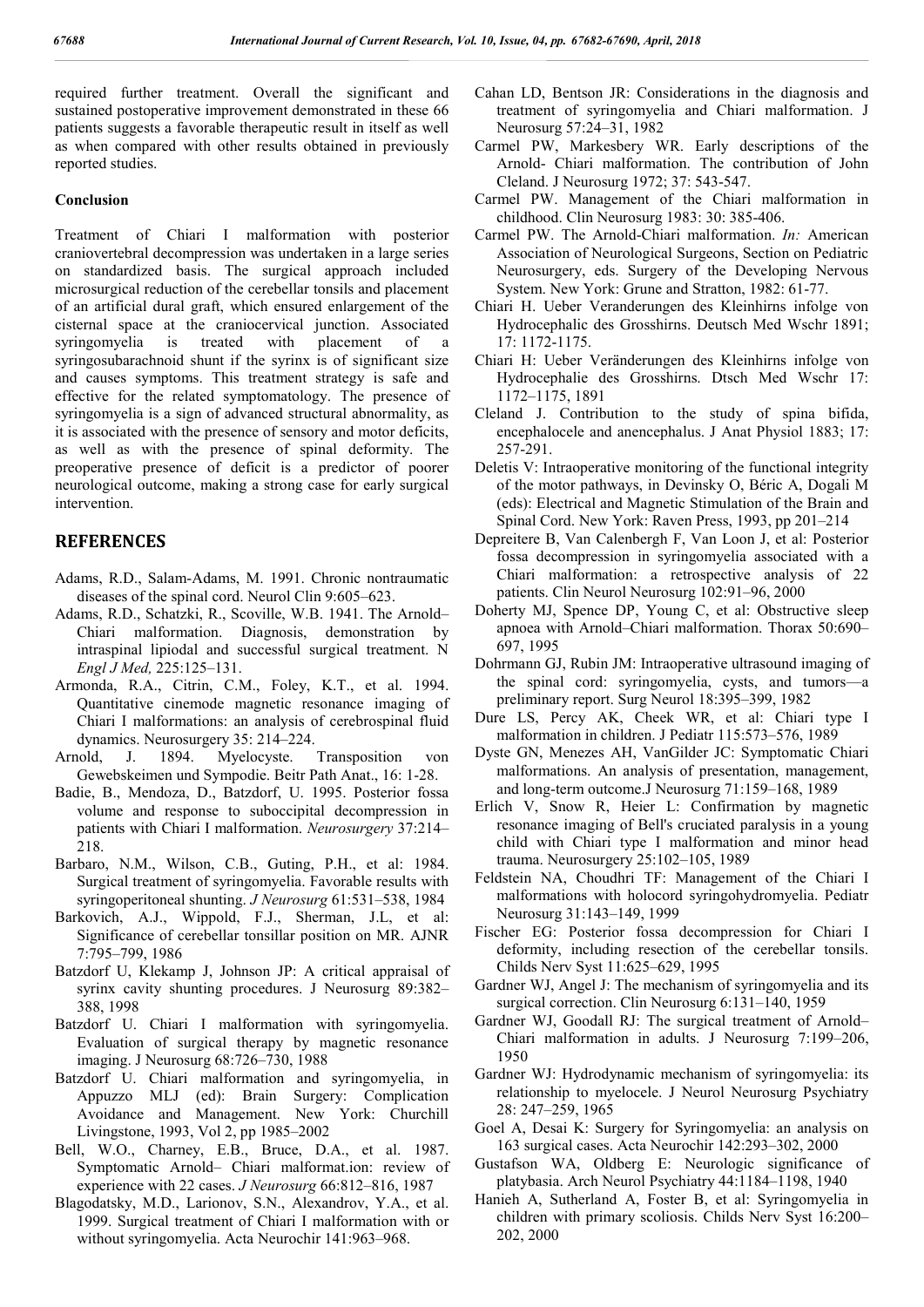Heiss JD, Patronas N, DeVroom HL, et al: Elucidating the pathophysiology of Syringomyelia. J Neurosurg 91:553– 562, 1999

- Hida K, Iwasaki Y, Koyanagi I, et al: Surgical indication and results of foramen magnum decompression versus syringosubarachnoid shunting for syringomyelia associated with Chiari I malformation. Neurosurgery 37:673-679, 1995
- Hoffman HJ, Neill J, Crone KR, et al: Hydrosyringomyelia and its management in childhood. Neurosurgery 21:347–351, 1987
- Holly LT, Batzdorf U: Management of cerebellar ptosis following craniovertebral decompression for Chiari I malformation. J Neurosurg 94:21–26, 2001
- Iskandar BJ, Oakes WJ: Chiari malformations, in Albright AL, Pollack IF, Adelson PD (ed): Principles and Practice of Pediatric Neurosurgery. New York: Thieme, 1999, pp 165– 187
- Iwasaki Y, Hida K, Koyanagi I, et al: Reevaluation of syringosubarachnoid shunt for syringomyelia with Chiari malformation. Neurosurgery 46:407–413, 2000
- Kothbauer K, Deletis V, Epstein FJ: Intraoperative spinal cord monitoring for intramedullary surgery: an essential adjunct. Pediatr Neurosurg 26:247–254, 1997
- Kothbauer KF, Deletis V, Epstein FJ: Motor evoked potential monitoring for intramedullary spinal cord tumor surgery: correlation of clinical and neurophysiological data in a series of 100 consecutive procedures. Neurosurg Focus 4 (5):Article 1, 1998
- Krieger MD, McComb JG, Levy ML: Toward a simpler surgical management of Chiari I malformation in a pediatric population. Pediatr Neurosurg 30:113–121, 1999
- Lebedeff A. Ueber die Entstehung der Anencephalie und Spina bifidia bei Vogeiln und Menschen. Virch Arch Path Anat 1881: 86: 263-298.
- List CF. Neurologic syndromes accompanying developmental anomalies of occipital bone, atlas and axis. Arch Neurol Psych 1941: 45: 577-616.
- Logue V, Edwards MR: Syringomyelia and its surgical treatment— an analysis of 75 patients. J Neurol Neurosurg Psychiatry 44:273–284, 1981
- McLaurin RL, Bailey OT, Schurr PH, et al: Myelomalacia and multiple cavitations of spinal cord secondary to adhesive arachnoiditis. An experimental study. AMA Arch Pathol 57: 138–146, 1954
- Meadows J, Kraut M, Guarnieri M, et al: Asymptomatic Chiari type I malformations identified on magnetic resonance imaging. J Neurosurg 92:920–926, 2000
- Menezes AH, Smoker WRK, Dyste GN: Syringomyelia, Chiari malformations, and hydromyelia, in Youmans JR (ed): Neurological Surgery. Philadelphia: W. B. Saunders Co., 1990, pp 1421–1459
- Menezes AH: Chiari I malformations and hydromyelia complications. Pediatr Neurosurg 17:146–154, 1991
- Menezes AH: Primary craniovertebral anomalies and the hindbrain herniation syndrome (Chiari I): data base analysis. Pediatr Neurosurg 23:260–269, 1995
- Milhorat TH, Capocelli AL Jr, Anzil AP, et al: Pathological basis of spinal cord cavitation in syringomyelia: analysis of 105 autopsy cases. J Neurosurg 82:802–812, 1995
- Milhorat TH, Chou MW, Trinidad EM, et al: Chiari I malformation redefined: clinical and radiographic findings for 364 symptomatic patients. Neurosurgery 44:1005– 1017, 1999
- Milhorat TH, Johnson WD, Miller JI, et al: Surgical treatment of syringomyelia based on magnetic resonance imaging. Neurosurgery 31:231–245, 1992
- Milhorat TH, Kotzen RM, Capocelli AL Jr, et al: Intraoperative improvement of somatosensory evoked potentials and local spinal cord blood flow in patients with syringomyelia. J Neurosurg Anesthesiol 8:208–215, 1996
- Morota N, Deletis V, Constantini S, et al: The role of motor evoked potentials during surgery for intramedullary spinal cord tumors. Neurosurgery 41:1327–1336, 1997
- Munshi I, Frim D, Stine-Reyes R, et al: Effects of posterior fossa decompression with and without duroplasty on Chiari malformation-associated hydromyelia. Neurosurgery 46: 1384–1390, 2000
- Nagib M: An approach to symptomatic children (ages 4–14) with Chiari type I malformation. Pediatr Neurosurg 21: 31– 35, 1994
- Nohria V, Oakes WJ: Chiari I malformation: A review of 43 patients. Pediatr Neurosurg 16:222–227, 1990
- Oldfield EH, Muraszko K, Shawker TH, et al: Pathophysiology of syringomyelia associated with Chiari I malformation of the cerebellar tonsils. Implications for diagnosis and treatment. J Neurosurg 80:3–15, 1994
- Paul KS, Lye RH, Strang FA, et al: Arnold–Chiari malformation. Review of 71 cases. J Neurosurg 58:183– 187, 1983
- Peach B. Arnold-Chiari malformation with normal spine. Arch Neurol (Chicago) 1964: 10: 497-501.
- Peach B. Arnold-Chiari malformation: anatomic features of 20 cases. Arch Neurol (Chicago) 1965; 12: 613-621.
- Peach B. The Arnold-Chiari malformation: morphogenesis. Arch Neurol (Chicago) 1965: 12: 527-535.
- Penfield W, Coburn DF. Arnold-Chiari malformation and its operative treatment. Arch Neurol Psych 1938; 40:328-336.
- Penfield W, Coburn DF: Arnold–Chiari malformation and its operative treatment. Arch Neurol Psychiatry 40:328–336, 1938
- Pillay PK, Awad IA, Little JR, et al: Symptomatic Chiari malformation in adults: a new classification based on magnetic resonance imaging with clinical prognostic significance. Neurosurgery 28:639–645, 1991
- Rhoton AL Jr: Microsurgery of Arnold–Chiari malformation in adults with and without hydromyelia. J Neurosurg 45: 473– 483, 1976
- Sakamoto H, Nishikawa M, Hakuba A, et al: Expansive suboccipital cranioplasty for the treatment of syringomyelia associated with Chiari malformation. Acta Neurochir 141:949–961,1999
- Schlesinger EB, Antunes JL, Michelsen WJ, et al: Hydromyelia: clinical presentation and comparison of modalities of treatment. Neurosurgery 9:356–365, 1981
- Schroth G, Klose U: Cerebrospinal fluid flow. I. Physiology of cardiac-related pulsation. Neuroradiology 35:1–9, 1992
- Schroth G, Klose U: Cerebrospinal fluid flow. II. Physiology of respiration-related pulsations. Neuroradiology 35:10–15, 1992
- Schroth G, Klose U: Cerebrospinal fluid flow. III. Pathological cerebrospinal fluid pulsations. Neuroradiology 35:16–24, 1992
- Schwalbe E. Gredig U. Uberentwicklungsstorungendes Kleinhirns, Hirnstamms und Halsmarks ber Spina bifida. (Arnold'sche und Chiari'sche Misbildung). Beitr Pathol Anat U Allg Pathol 1907; 40: 132-194.
- Sgouros S, Williams B: A critical appraisal of drainage in syringomyelia. J Neurosurg 82:1–10, 1995